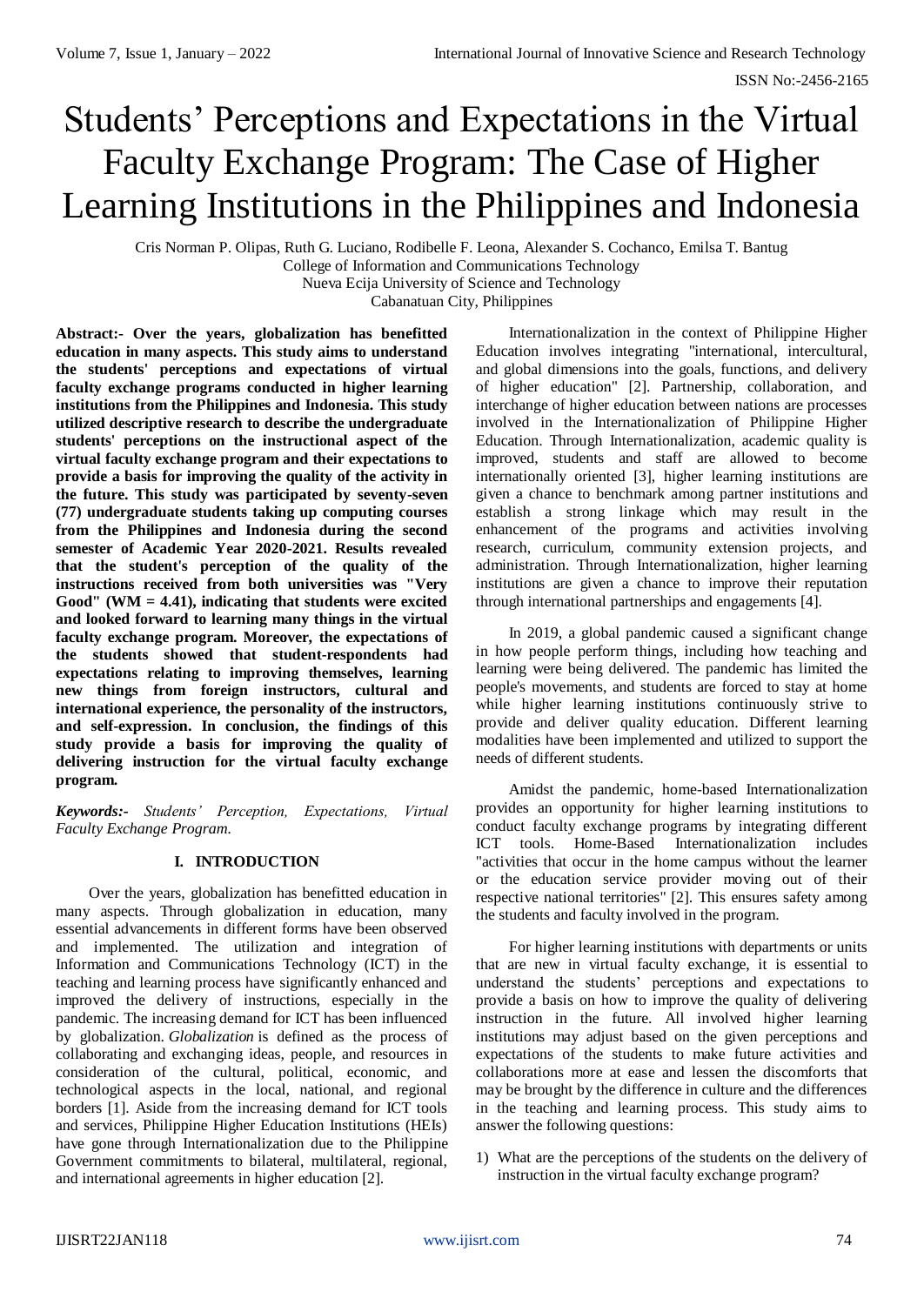2) What are the expectations of the students in the virtual faculty exchange program?

# **II. MATERIALS AND METHODS**

### *A. Research Design*

The normative survey method was used to discover the perceptions and expectations of the student-respondents on virtual faculty exchange programs as far as delivery of instruction is concerned. A normative survey, according to Bitonio (2014), as cited by Luciano et al. (2020), is commonly used to explore opinions according to respondents that can represent a whole population [5]. The survey is appropriate in this study because it enables the researchers to formulate generalizations.

## *B. Research Instrument*

The researchers used a survey tool which is composed of three parts. The first part covers the demographic profile of the student-respondents, the second part is consist of 9-item statements covering the students' perceptions in terms of the delivery of instructions and the instructors, and the last part contains an open-ended question for the expectations on the delivery of instruction in the conduct of the virtual faculty exchange program.

## *C. Response Mode*

A 5-point Likert Scale, as shown below, was used to describe the student respondents' perceptions of the virtual faculty exchange program.

| <b>Numerical Rating</b> | <b>Verbal Description</b> |  |
|-------------------------|---------------------------|--|
|                         | <b>Strongly Agree</b>     |  |
|                         | Agree                     |  |
| 3                       | Neutral                   |  |
|                         | Disagree                  |  |
|                         | <b>Strongly Disagree</b>  |  |
| Table 1: Response Mode  |                           |  |

## *D. Scoring Guide*

The following scale was used in the presentation of data:

| <b>Numerical</b><br><b>Verbal Description on Students'</b> |                   |  |
|------------------------------------------------------------|-------------------|--|
| Rating                                                     | <b>Perception</b> |  |
| $5.00 - 4.21$                                              | Very Good         |  |
| $4.20 - 3.41$                                              | Good              |  |
| $3.40 - 2.61$                                              | Fair              |  |
| $2.60 - 1.81$                                              | Poor              |  |
| $1.80 - 1.00$                                              | Very Poor         |  |
| Table 2: Scoring Guide                                     |                   |  |

## *E. Reliability Analysis*

Based on the reliability analysis made on the 9-item instrument, Table 3 shows that the instrument used were valid and reliable with Cronbach's Alpha of .946. The value of Cronbach's Alpha indicates that the instrument has an excellent internal consistency. Internal consistency is a measure of reliability, and it reflects the extent to which the items in the instrument measure various aspects of the same construct [6].

#### *F. Research Locale and Respondents*

This study was conducted before the virtual faculty exchange program commenced between a university from the Philippines and Indonesia. Of the student-participants in the program, seventy-seven (77) undergraduate students volunteered to join distributed as follows:

| <b>Profile</b> | Factor               | <b>Frequency</b>  | <b>Percentage</b> |
|----------------|----------------------|-------------------|-------------------|
| <b>Sex</b>     | Male                 | 52                | 67.5              |
|                | Female               | 25                | 32.5              |
|                | Total                | 77                | <b>100.0</b>      |
| Year Level     | 1 <sup>st</sup> Year | 49                | 63.6              |
|                | $2nd$ Year           | 27                | 35.1              |
|                | 3rd Year             | $\mathbf{\Omega}$ | 0.0               |
|                | 4 <sup>th</sup> Year |                   | 1.3               |
|                | Total                | 77                | 100.0             |
| Higher         | Philippines          | 60                | 77.9              |
| Learning       | Indonesia            | 17                | 22.1              |
| Institution    | Total                | 77                | 100.0             |
| Age            | 18                   | 23                | 29.9              |
|                | 19                   | 30                | 39.0              |
|                | 20                   | 13                | 16.9              |
|                | 21                   | 8                 | 10.4              |
|                | 22                   | 3                 | 3.9               |
|                | <b>Total</b>         | 77                | 100.0             |

Table 3: Respondents Profile

# *G. Data Gathering Procedure*

The data gathering procedure was divided into four main phases, namely: (1) seeking permission to conduct the study, (2) administration of the instrument via Google form, (3) retrieval of the accomplished instrument; then, finally (4) organization and analysis of collected data.

## **III. RESULTS AND DISCUSSION**

## *H. Students' Perception on the Delivery of Instruction during the Virtual Faculty Exchange Program*

| <b>Items</b>                             | Weighted    | <b>Verbal</b>      |
|------------------------------------------|-------------|--------------------|
|                                          | <b>Mean</b> | <b>Description</b> |
| Activities will be conducted<br>and      |             |                    |
| delivered using appropriate learning     | 4.39        | Very Good          |
| materials essential for online learning. |             |                    |
| Course topics are well-organized,        | 4.42        |                    |
| logical, and consistent.                 |             | Very Good          |
| Online discussions will contribute to    | 4.38        |                    |
| my learning                              |             | Very Good          |
| Course lessons are intellectually        | 4.16        | Good               |
| challenging.                             |             |                    |
| Course materials provided<br>will        | 4.48        | Very Good          |
| contribute to my learning.               |             |                    |
| will provide<br>timely<br>Instructors    | 4.34        | Very Good          |
| feedback                                 |             |                    |
| Instructors will provide opportunities   | 4.48        | Very Good          |
| for students to learn from each other    |             |                    |
| Instructors will be responsive to        | 4.44        | Very Good          |
| requests or inquiries.                   |             |                    |
| Instructors will treat students with     | 4.62        | Very Good          |
| respect.                                 |             |                    |
| <b>Overall Grand Mean</b>                | 4.41        | <b>Very Good</b>   |

Table 4: Students' Perceptions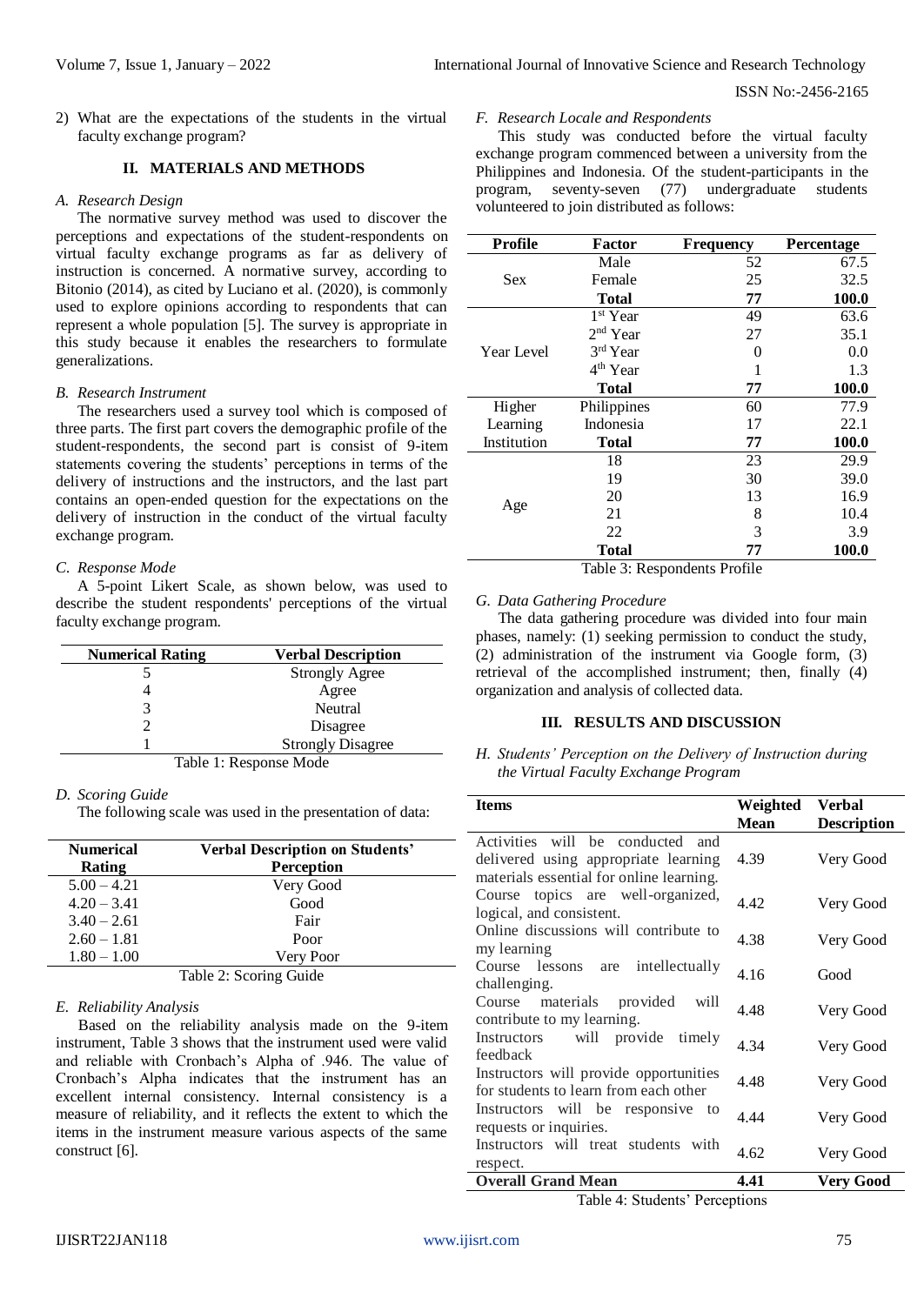ISSN No:-2456-2165

Table 4 presents the survey result on the perceptions of the student-respondents in the conduct of the virtual faculty exchange program. Overall, respondents perceived the activity as very good, with an overall mean of 4.41. Results indicate that students from the Philippines and Indonesia positively perceived the virtual faculty exchange program. Yao et al. (2012) assert that college students' held a positive perception of the interactions with international faculty, particularly in academic learning and change of perspectives.

Of the nine items included in the instrument, studentrespondents perceived that the instructors would treat everyone with respect during the activity. This item got the highest mean rating of 4.62. Respecting students help boost teachers' effectiveness in the delivery of instruction. It is essential to consider that instructors must have a positive attitude towards their students, be consistent, fair, and flexible to gain mutual understanding and effective teaching and a learning experience [8]. Responding to students' needs, inquiries, and requests were also viewed by the studentrespondents very well, with a mean rating of 4.44. This indicates that student-respondents positively perceived instructors as responsive to their learning needs. Kiefer et al. (2014) suggest that responsive teachers' role plays a vital role in students' academic motivation. Thus, improving their academic performance [9].

In the conduct of the virtual faculty exchange program, students perceived that instructors would provide them with opportunities to learn from one another, as reflected in the mean rating of 4.48. Collaborative learning is a practical approach in 21st-century teaching and learning, allowing the students and teachers to exchange ideas, learn new knowledge, and develop skills within and outside the class hours. Taskbased learning, Problem-Based Learning, and Project work are a few strategies teachers can employ to increase student engagement and improve learning [10]. The studentrespondents perceived the instructor's timely feedback as very good, as reflected in the mean rating of 4.34. Giving timely feedback provides an opportunity for students to improve their knowledge and skills. This practice also ensures consistency and transparency among the instructors.

For the course materials and activities, studentrespondents perceptions were perfect in terms of the delivery of the lessons using appropriate learning materials (WM  $=$ 4.39), organized, logical, and consistent ( $WM = 4.42$ ), and that the materials and the discussions will significantly contribute to their overall learning (WM =  $4.38$ , WM =  $4.48$ ). On the other hand, student-respondents viewed the lessons as intellectually challenging but lower than the other items (WM  $= 4.16$ ). This provides new opportunities for future studies as to why students have a low perception of the lessons, which can be intellectually challenging. Several factors may be considered for future studies to understand this further.

*I. Students' Expectations on the Virtual Faculty Exchange Program*

| <b>Categories / Main Idea</b>      | Frequency | <b>Percentage</b> |
|------------------------------------|-----------|-------------------|
| The virtual faculty exchange       | 8         | 10.39%            |
| program will help me improve my    |           |                   |
| skills.                            |           |                   |
| The virtual faculty exchange       |           |                   |
| program will provide new           | - 16      | 20.78%            |
| learnings, opportunities, and      |           |                   |
| platform for self-improvement.     |           |                   |
| The virtual faculty exchange       |           |                   |
| program will introduce me to a     | - 18      | 23.38%            |
| new culture and provide me an      |           |                   |
| international cultural experience. |           |                   |
| The virtual faculty exchange       |           |                   |
| program will be composed of 20     |           | 25.97%            |
| skilled teachers, provide learning |           |                   |
| materials, and have a friendly     |           |                   |
| class ambiance.                    |           |                   |
| The virtual faculty exchange       |           |                   |
| program will help me develop 2     |           | 2.60%             |
| my self-expression abilities.      |           |                   |

Table 5: Students' Expectations

Table 5 presents the data gathered about the student respondents' expectations from the Virtual Faculty Exchange Program.

The answers were collected and categorized based on the main idea they were trying to convey. Based on those, the researchers were able to derive five (5) categories:

- Improvement
- Learning something new and having opportunities
- An international and cultural experience
- Teacher personality, materials, and class ambiance
- Self-expression

Based on the results, twenty (20) or 25.97% of the student-respondents expected to meet skilled teachers to provide them a good learning experience.

Moreover, they hope that the instructional materials that will be used are comprehensive but easy to understand - that they will be able to use them as references even after the exchange program. The students also expected a welcoming and friendly class ambiance to make the sessions more fun and engaging.

Eighteen (18) students, representing 23.38% of the respondents, said they expect to learn more about the Filipino culture and gain an international cultural experience despite the virtual set-up.

Sixteen (16) students (20.78%) wrote that they hope that the exchange program will provide new learnings, opportunities, and platforms for self-improvement. Despite the language difference, they looked forward to the knowledge they would gain from international teachers and how the lessons and discussions will be delivered.